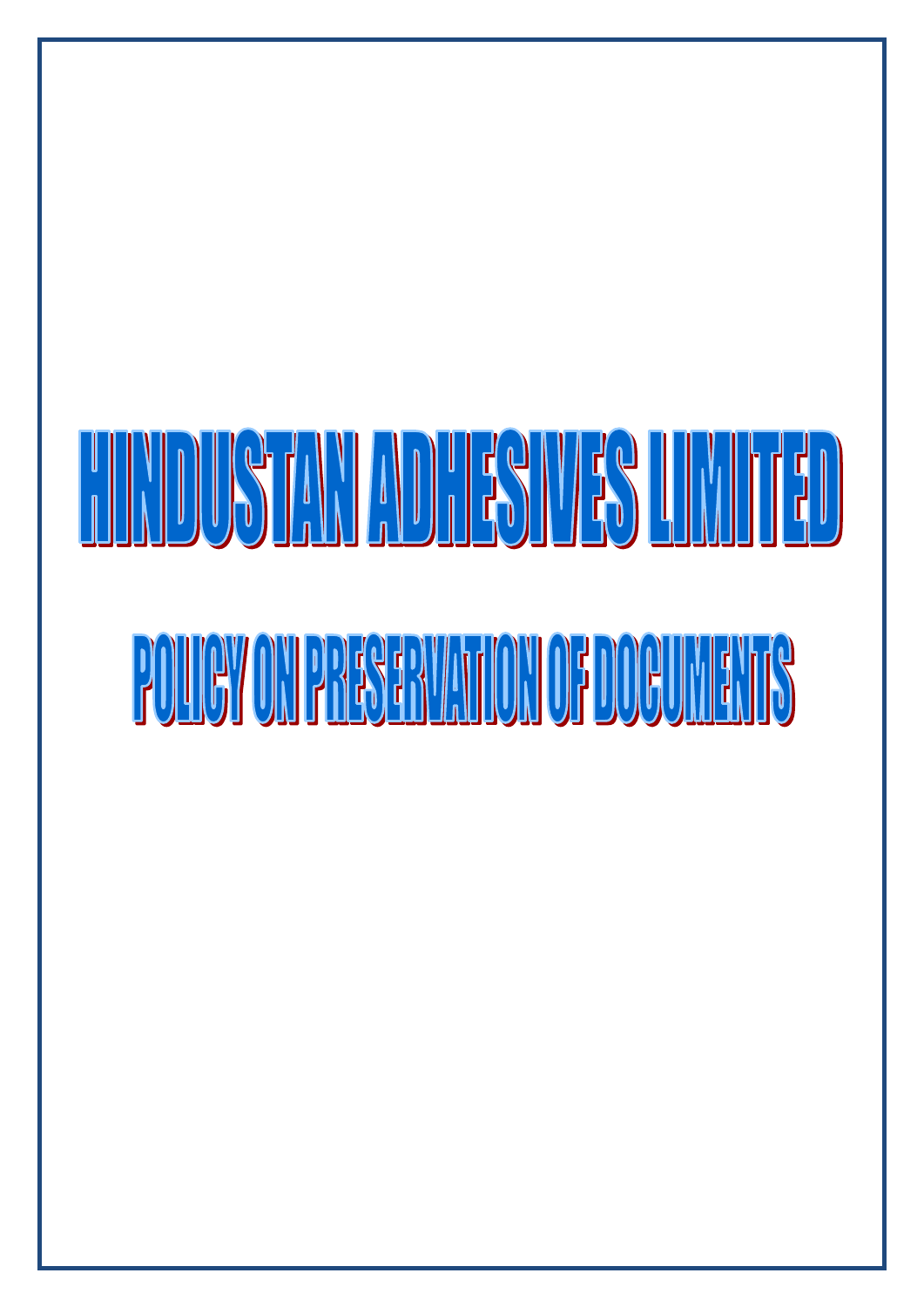# **POLICY ON PRESERVATION OF DOCUMENTS**

### **1. Preamble:**

The Securities and Exchange Board of India (SEBI) has issued the Securities and Exchange Board of India ((Listing Obligations and Disclosure Requirements) Regulations, 2015 ('' SEBI LODR") which have come into force from 1st December 2015.

Regulation 9 of the aforesaid Regulations requires the Board of Directors of the Company to frame a Policy for Preservation of Documents ("Policy") classifying them into two categories:

i. Documents whose preservation shall be permanent in nature; and

ii. Documents to be preserved for not less than eight years.

The documents that are required to be maintained under this Policy are preserved considering their importance, usefulness and information. The Company recognises that all the documents, whether in physical or electronic mode, form an important and integral part of the Company's records. The preservation of documents is important in order to ensure immediate access to the records, its retrieval and authentication.

Accordingly, the Board of Directors of HINDUSTAN ADHESIVES LIMITED "the Company") has adopted the Policy for Preservation of Documents.

### **2. Applicability and Modes of Preservation:**

This Policy is applicable to all documents maintained in physical and electronic mode by the Company. The preservation of documents should be such as to ensure that there is no tampering, alteration, destruction or anything that endangers the content, authenticity, utility or accessibility of the documents.

The documents not specifically covered under this policy shall be preserved and maintained in accordance with the provisions of the respective acts, rules, guidelines and regulations as applicable under which those documents are maintained.

### **3. Definitions:**

a. "Act" means the Companies Act, 2013.

b. "Applicable Law" means any law, rules, circulars, guidelines or regulations issued by the Securities and Exchange Board of India (SEBI), Ministry of Corporate Affairs (MCA) , The Institute of Company Secretaries of India (ICSI) and other professional bodies under which the preservation of documents has been prescribed.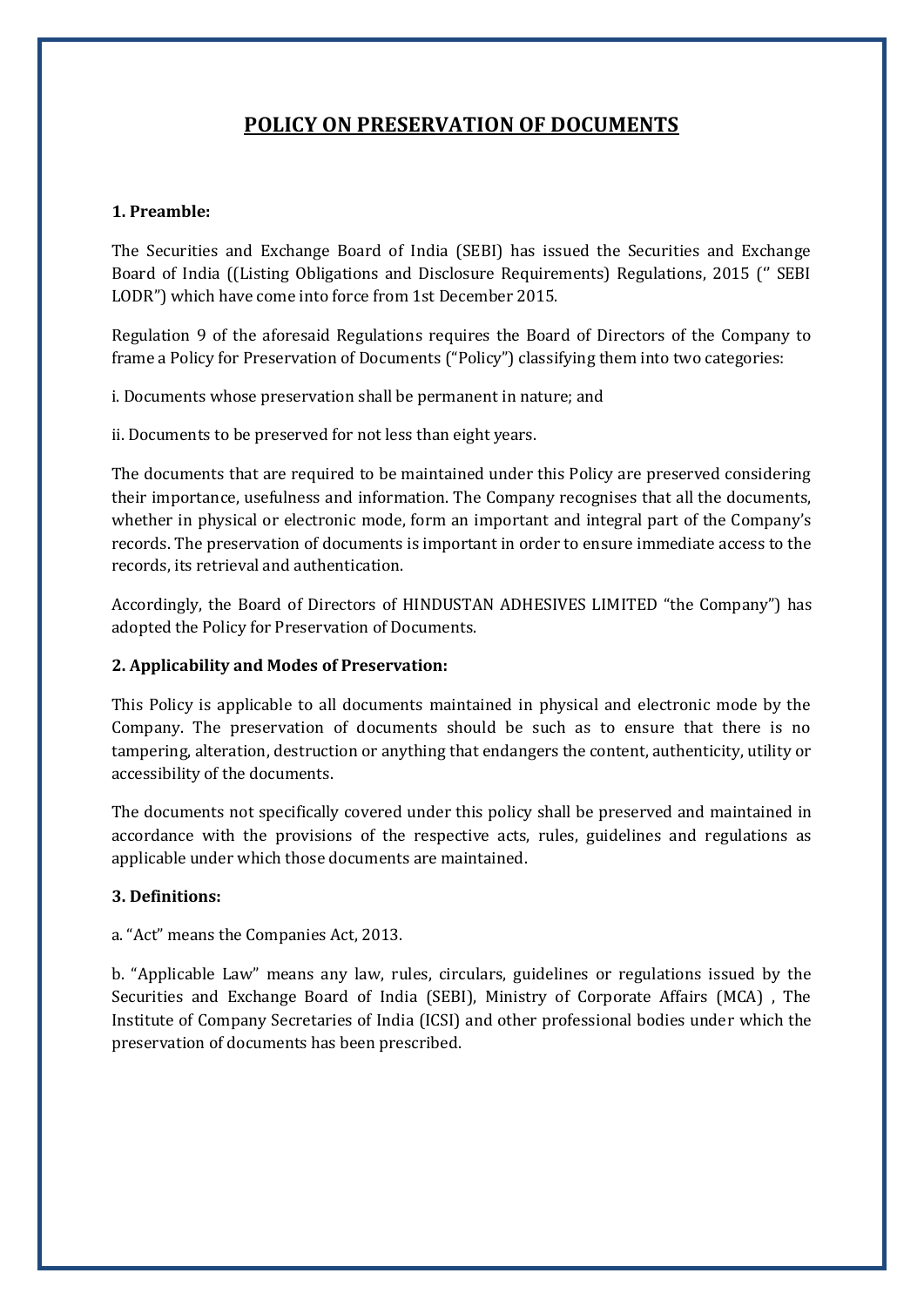c. "Board" means the Board of the Directors of the Company.

d. "Books of Accounts" includes records maintained in respect of –

i. all sums of money received and expended by the Company and matters in relation to which the receipts and expenditure take place

ii. All sales and purchases of goods and services by the Company

iii. The assets and liabilities of the Company; and

iv. The items of cost as may be prescribed under section 148 of the Act in case the Company belongs to any class of companies specified under that section.

e. "Company" means Hindustan Adhesives Limited.

f. "Documents" refers to papers, notes, agreements, notices, agenda, circulars, advertisements, declarations, forms, minutes, registers, correspondences, Challan or any other record required under or in order to comply with the requirements of any Applicable Law, whether issued, sent, received or kept in pursuance of the Act or under any other law for the time being in force or otherwise, maintained on paper or in Electronic Form.

g. "Electronic Form" means any electronic device such as servers, computer, laptop, compact disc, floppy disc, pen drive, space on electronic cloud or any other form of storage and retrieval device, considered feasible, whether the same is in possession or control of the Company or otherwise the Company has control over access to it.

h. "Maintenance" means keeping documents, either physically or in Electronic Form.

i. "Preservation" means to keep in good order and to prevent from being altered, damaged or destroyed.

j. "SEBI LODR" means the Securities and Exchange Board of India (Listing Obligations and Disclosure Requirements) Regulations, 2015. Words and phrases used in this Policy and not defined herein shall derive their meaning from the Applicable Law.

### **4. Roles & Responsibilities:**

The respective Functional/ Departmental heads of the Company shall be responsible for maintenance and preservation of documents in respect of the areas of operations falling under the charge of each of them, in terms of this Policy.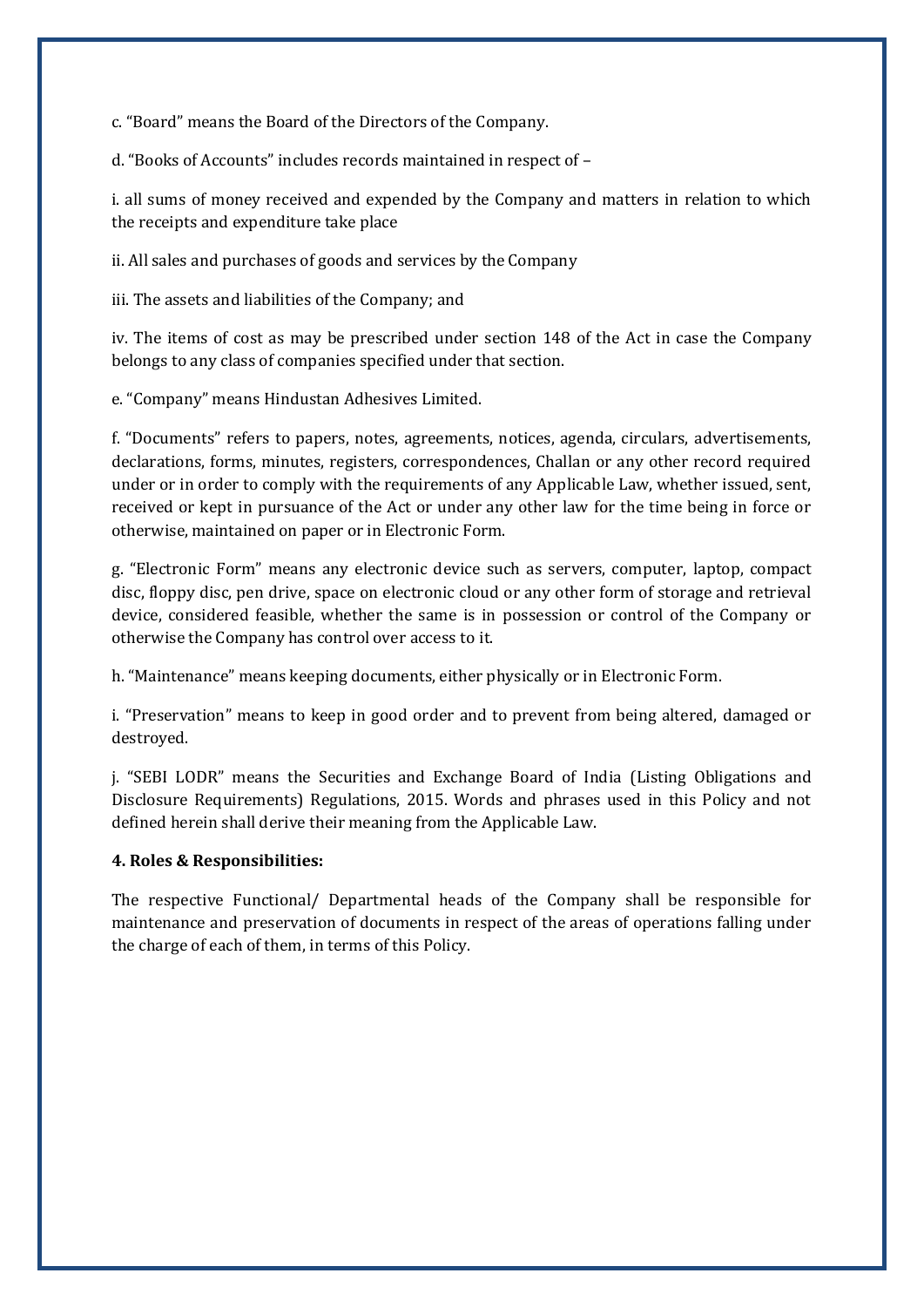### **5. Authenticity:**

Where a document is being maintained both in physical form and Electronic form, the authenticity with reference to the physical form should be considered for every purpose.

### **6. Destruction of Documents:**

The documents specified in Annexe A which are not required to be maintained and preserved permanently, may be destroyed after the expiry of the specified retention period in such mode and under the instructions approved by the Functional/ Departmental Heads. Any deviation will be approved by the Chief Financial Officer.

### **7. Dissemination of the Policy:**

The approved Policy shall be uploaded on the Company's website, www.bagla-group.com.

### **8. General:**

Notwithstanding anything contained in this policy, the Company shall ensure compliance with any additional requirements as may be prescribed under any laws/regulations either existing or arising out of any amendment to such laws/regulations or otherwise and applicable to the Company from time to time.

### **9. Review of Policy:**

This Policy shall be subject to review, if necessary. Any change/amendments in Applicable Laws with regard to maintenance and preservation of documents and records shall be deemed to be covered in this Policy without any review. Any change/amendments to this Policy shall be approved by the Managing Director and Chief Financial Officer or Board of Directors.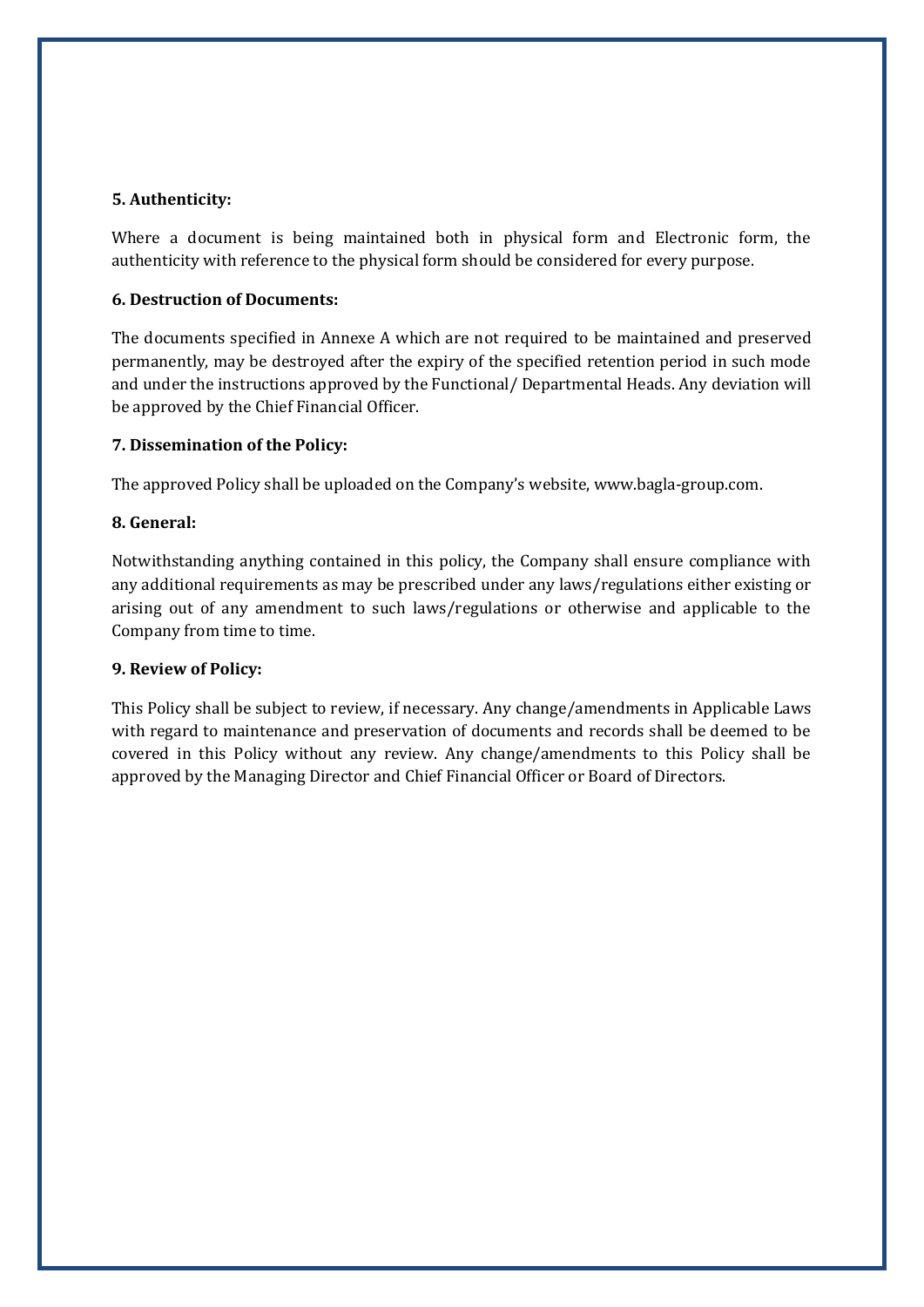### **ANNEX A**

# **RECORDS AS PER COMPANIES ACT, 2013**

| <b>S.NO.</b> | <b>RECORD TYPE</b>                                                              | PRESERVATION PERIOD |
|--------------|---------------------------------------------------------------------------------|---------------------|
| 1.           | Memorandum and Articles of Association                                          | Permanent           |
| 2.           | Certificate of Incorporation                                                    | Permanent           |
| 3.           | Minutes of Board and Committee Meetings                                         | Permanent           |
| 4.           | Minutes of Shareholders' Meetings                                               | Permanent           |
| 5.           | <b>Register and Index of Members</b>                                            | Permanent           |
| 6.           | Resolutions passed by circulation                                               | 8 Financial Years   |
| 7.           | Listing Agreement executed with the stock<br>exchanges                          | Permanent           |
| 8.           | Attendance Register - Board and Committee<br>Meetings                           | 8 Financial Years   |
| 9.           | Register of investments in securities not held in<br>the name of the<br>Company | Permanent           |
| 10.          | Register of renewed and duplicate certificates                                  | Permanent           |
| 11.          | Register of contracts in which Directors are<br>interested                      | Permanent           |
| 12.          | Register of Directors, Managing<br>Director,<br>Manager and Secretary           | Permanent           |
| 13.          | Register of Directors' Shareholding                                             | Permanent           |
| 14.          | Register<br>of<br>loans<br>Inter-corporate<br>and<br>investments                | Permanent           |
| 15.          | Register of transfer of shares                                                  | Permanent           |
| 16.          | Register of Transmission of shares                                              | Permanent           |
| 17.          | Forms filed with Registrar of Companies (ROC)                                   | Permanent           |
| 18.          | Notice and Agenda of the Board and Committee<br>Meetings                        | 8 Financial Years   |